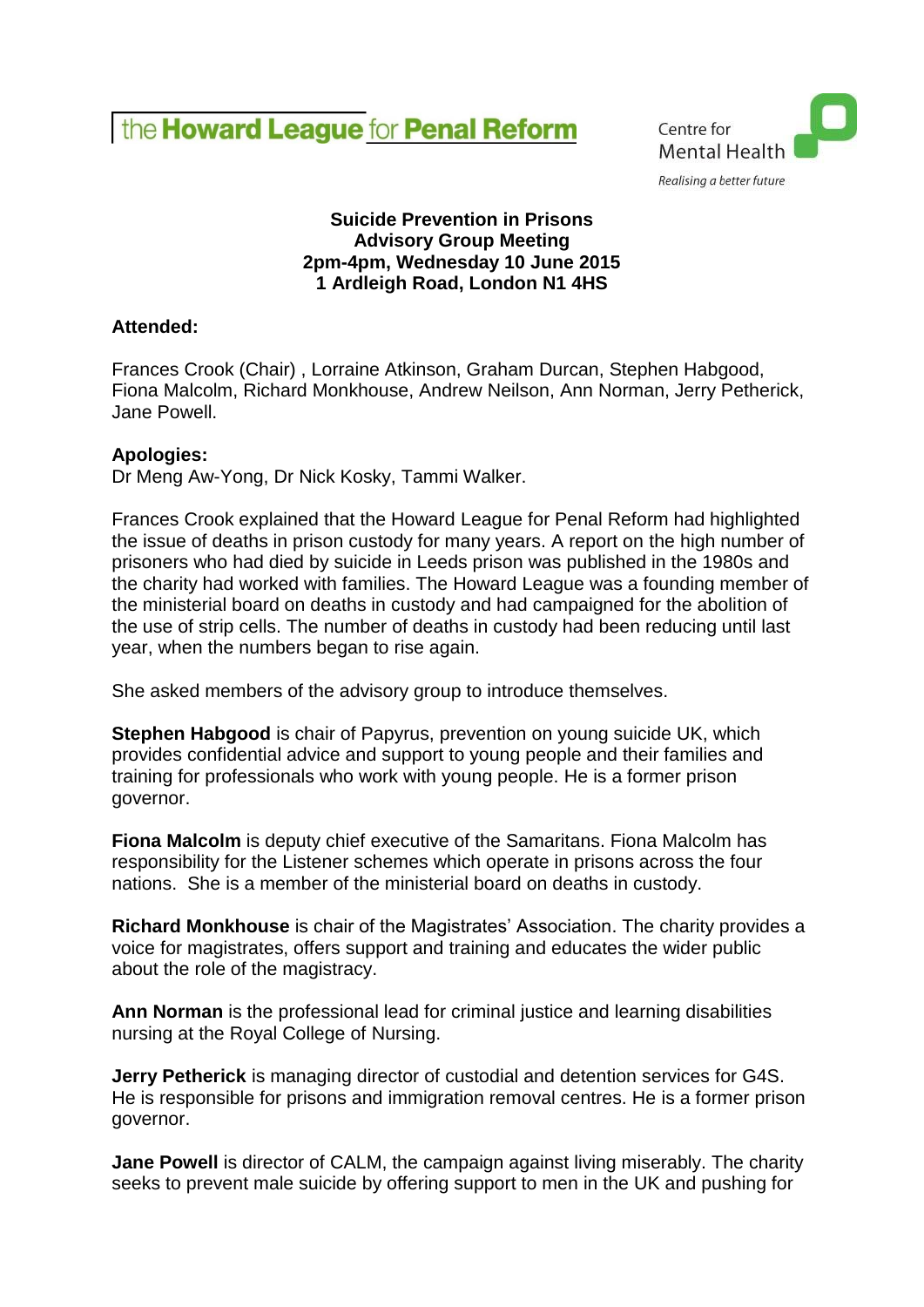changes in policy and practice. The charity receives over 5,000 calls and web-chats each month, mainly from men.

**Andrew Neilson** is director of campaigns at the Howard League for Penal Reform. He leads the campaigns team and oversaw its recent high profile campaign on Books for Prisoners. Andrew Neilson was previously press and communications manager at the Howard League and was a government press officer for seven years.

**Lorraine Atkinson** is senior policy officer at the Howard League for Penal Reform. She co-ordinated the work of the Commission on Sex in Prison which completed its 2 year inquiry into sex behind bars in March 2014. Lorraine Atkinson will be coordinating the programme of work on suicide prevention in prison with Graham Durcan (below).

**Graham Durcan** is associate director for the criminal justice programme at Centre for Mental Health. The Centre for Mental Health works across four nations. Graham Durcan has conducted research and evaluated mental health provision in the criminal justice system including liaison and diversion, street triage and resettlement for prisoners with mental health problems.

## **1. Reviews and consultations**

There was a discussion about the various reviews that were taking place into deaths in custody and mental health services in the criminal justice system including:

- The Harris Review: independent review into self-inflicted deaths in NOMS custody of 18-24 year olds <http://iapdeathsincustody.independent.gov.uk/harris-review/>
- The NICE consultation on the quidance on the mental health of adults in the criminal justice system <https://www.nice.org.uk/guidance/indevelopment/gid-cgwave0726>
- NOMS review of ACCT system
- Royal College of Psychiatrists is developing a quality network for prison mental health services [http://www.rcpsych.ac.uk/workinpsychiatry/qualityimprovement/ccqiprojects/pr](http://www.rcpsych.ac.uk/workinpsychiatry/qualityimprovement/ccqiprojects/prisonmentalhealth.aspx) [isonmentalhealth.aspx](http://www.rcpsych.ac.uk/workinpsychiatry/qualityimprovement/ccqiprojects/prisonmentalhealth.aspx)
- The Prisons and Probation Ombudsman had recently published a Learning Lessons bulletin on suicides in segregation. [http://www.ppo.gov.uk/wp-content/uploads/2015/06/Learning-Lessons-](http://www.ppo.gov.uk/wp-content/uploads/2015/06/Learning-Lessons-Bulletin-Segregation-final.pdf)[Bulletin-Segregation-final.pdf](http://www.ppo.gov.uk/wp-content/uploads/2015/06/Learning-Lessons-Bulletin-Segregation-final.pdf)

It was suggested that it would be useful to map out who was looking at what and when it was due for completion. This could enable the project to feed into the various reviews.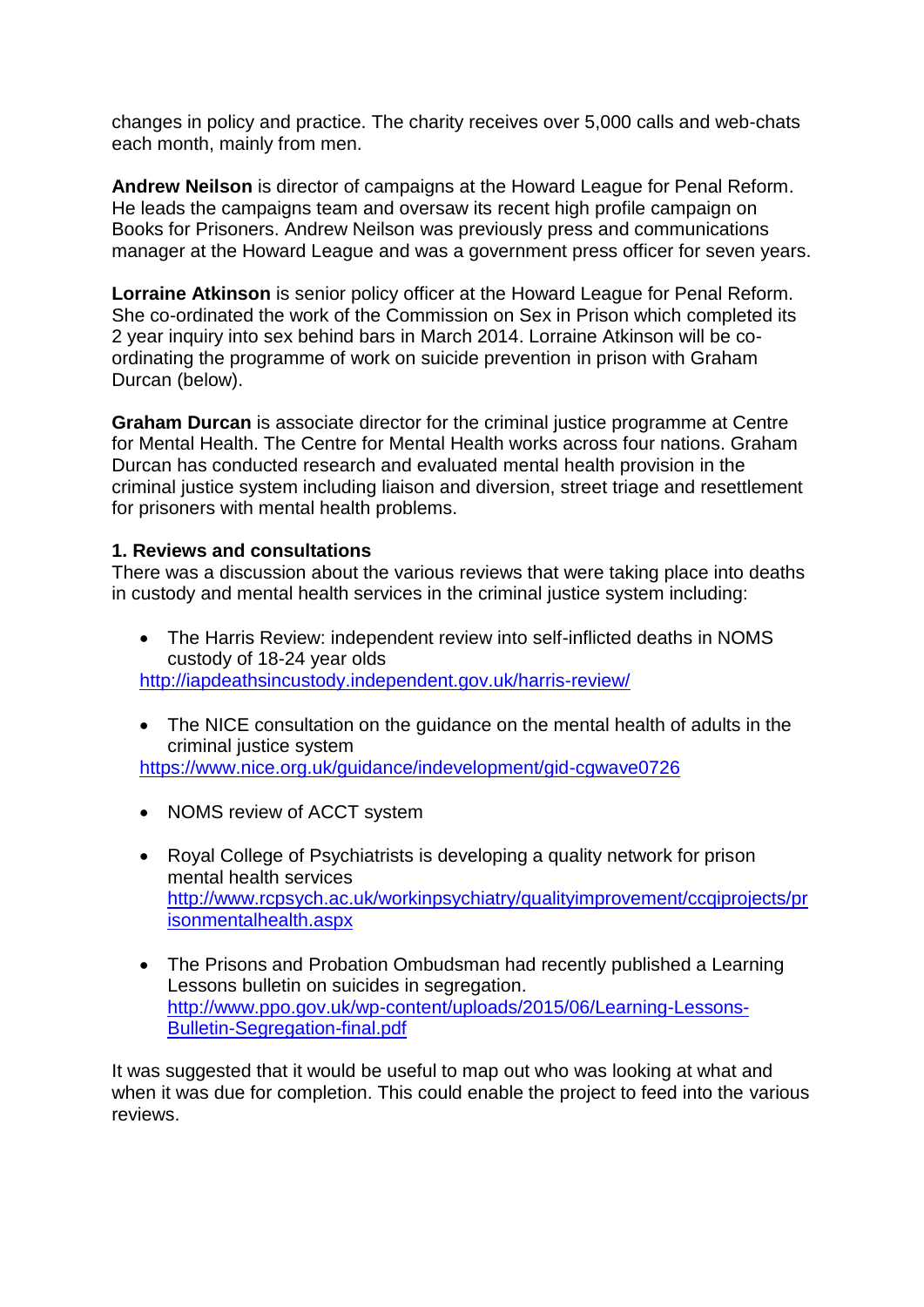Lorraine Atkinson agreed to compile a list of the various reviews, including contacts for each review. Members of the advisory group were asked to email suggestions to [Lorraine.atkinson@howardleague.org](mailto:Lorraine.atkinson@howardleague.org)

## **2. Keeping people out of prison custody**

The advisory group discussed what was being done to keep vulnerable people out of prison custody. The Magistrates' Association had launched a scheme to promote a network of mental health and learning disability champions in the magistrates' courts.

The Greater Manchester Intensive Alternatives to Custody (IAC) pilot was an example of what could be done.

[https://www.gov.uk/government/uploads/system/uploads/attachment\\_data/file/21737](https://www.gov.uk/government/uploads/system/uploads/attachment_data/file/217372/intensive-alt-custody-research-summary.pdf) [2/intensive-alt-custody-research-summary.pdf](https://www.gov.uk/government/uploads/system/uploads/attachment_data/file/217372/intensive-alt-custody-research-summary.pdf)

Concern was expressed that sometimes funding for good practice was not continued even when it was shown to be beneficial and cost effective.

The public view on the use of prison needed to change. Finland had demonstrated that the prison population could be reduced and the crime rate would not necessarily rise as a result.

## **3. The role of families**

The importance of families was discussed. Family members were separated from loved ones when they went to prison. Families could have a positive impact on a prisoner's mental health and rehabilitation but contact was often limited. Involving families could be beneficial.

The number of remand prisoners who died by suicide was disproportionately high. Prisoners were more at risk of suicide during the early days of custody. Contact with family members could help to prevent suicides.

There had been an increase in the number of older people in prison serving sentences for sexual offences. For some prisoners, family contact could be problematic, particularly if a family member was the victim of a sexual offence. Older prisoners could be more isolated due to the nature of their offence.

### **4. The cost of prison suicide**

There was a discussion about the economic impact of suicides in prison.

Samaritans had worked with Network Rail and British Transport Police to prevent suicides on the railway network. If a person died by suicide on the railway, the rail network was shut down, resulting in cancellations and huge financial costs for Network Rail and train operators. NR had worked to reduce the number of suicides on the railway track.

The human costs of a suicide in prison were often intangible. The financial costs of a suicide in prison included:

- The costs of a police investigation
- PPO investigation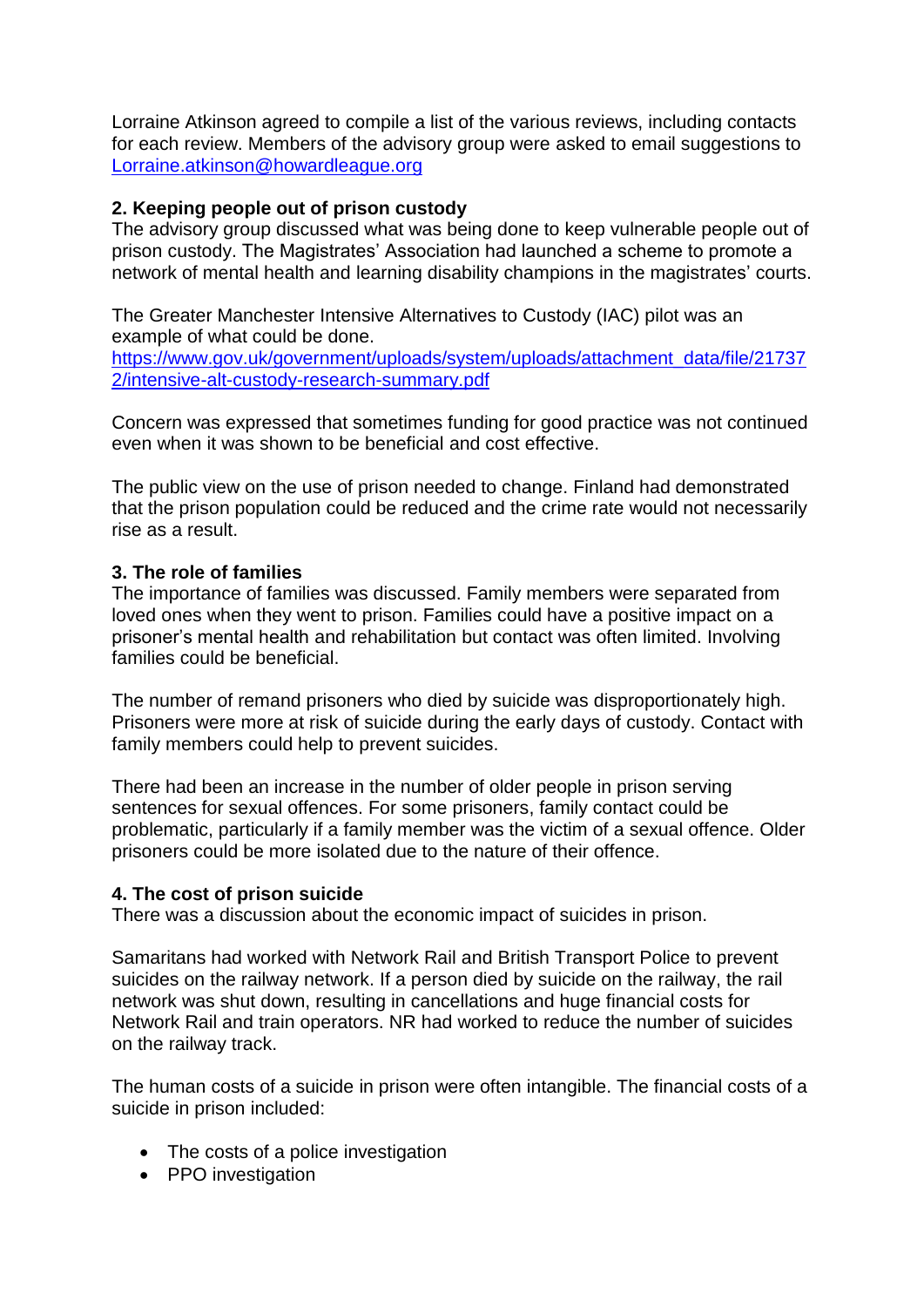- HSE investigation
- Serious case review for suicide of children
- Staffing costs
- Cost of counselling for staff and prisoners following a suicide
- Coroner's inquest costs
- Family inquest costs
- Legal representation for parties during the inquest
- Contributions towards funeral expenses

Highlighting the financial cost of a suicide in prison could encourage investment in preventative measures.

The reputational damage of a death in prison custody was intangible. There was a discussion about the accountability of NOMS and ministers who had a duty of care towards people in prison.

### **5. Trends in suicide rates**

There was a discussion about the increase in suicide rates in wider society and in prisons.

The establishment of a safer custody group in the prison service had coincided with a reduction in the suicide rate in prison. There was no longer a safer custody group and it had been replaced by the Offender Safety Rights and Responsibilities Group (OSRRG). The suicide rate in prison had risen.

The regional safer custody leads had recently been reinstated but there had been a two year period where there had been no regional safer custody leads. This had made it difficult for NGOs including the Samaritans to communicate with NOMS at a regional level.

### **6. Supporting men at risk of suicide**

There was a discussion about how to engage with men, who are at higher risk of suicide. Suicide was a huge issue with older men who often did not come forward to ask for help. Feelings of shame were a factor in preventing older men from seeking help. It was important to find a format that was acceptable to men. Peer to peer support had been shown to work well with men in prison. CALM had done a lot of work on engaging with men.

There were a number of different agencies providing a range of different services for people in prison. Research in one prison alone had shown that there were over 200 visiting services providing a range of support services to prisoners. Competition and the tendering of services in prisons did not necessarily lead to collaborative working.

It was suggested that the project could look at how people and organisations could work together to engage with prisoners.

### **7. In-cell telephones**

In-cell telephones had been introduced in some private prisons and other prisons were looking to introduce them. They did allow prisoners to talk to family members and also meant that prisoners could contact suicide and other helplines in private.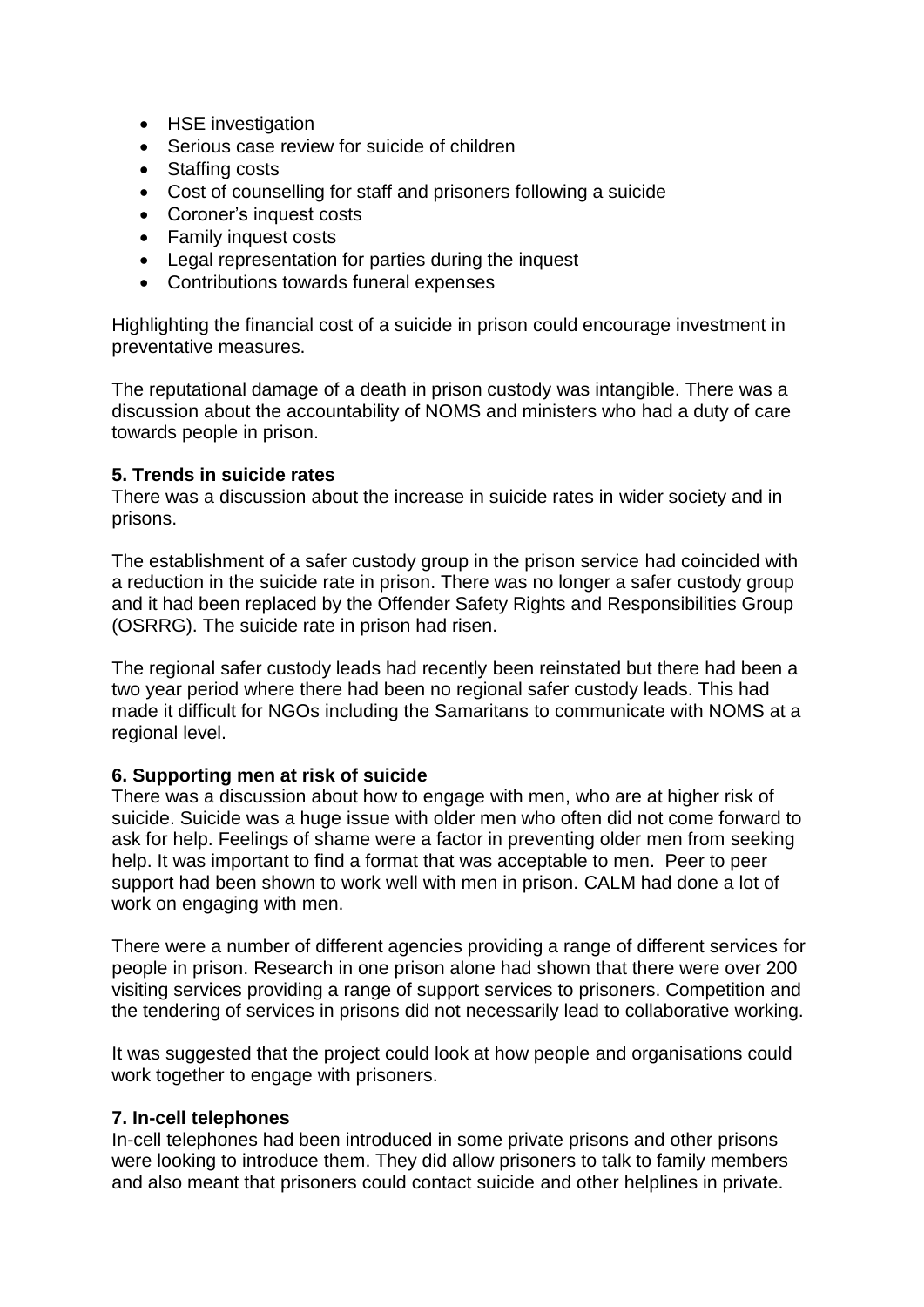However, there were some concerns expressed about the potential for some prisoners to abuse the system or control partners outside of prison.

The Samaritans provided services to prisoners and had data on the number of prisoners who called on a prison service helpline. If a prisoner called from a mobile they would not be counted. It was not known how many mobiles were in prisons.

There were a range of organisations which ran helplines to support people at risk of suicide but prisoners were not always able to call an organisation of their choosing on the prison phone system.

#### **8. Achieving change**

There was a discussion about how to bring about change. The importance of keeping key groups such as the POA on board was mentioned.

It was suggested it could be a struggle to get people to care about the suicide of an older male sex offender in prison. Evidence in terms of the impact and cost of a prison suicide could prove helpful.

Individual stories were helpful as it allowed people to think "that could be me". The media had highlighted the case study of a man who was denied a book in his cell in the recent report on prison suicide on segregation by the PPO.

Anger management was an issue that could be investigated further. Young men often did something in anger which resulted in them coming into contact with the police and the criminal justice system. The link between anger, violence and suicide could be explored.

There was a need to change attitudes. People in prison were sometimes discouraged by staff from concerning themselves with the affairs of other prisoners. If they recognised that someone was in distress, for example if they had just arrived in prison, it was difficult or forbidden to give them a book or a cigarette. The human touches mattered and could make a difference.

The number of suicides fell when in-cell televisions were introduced in prisons, when there were more staff and when more prisoners could go to work or education.

There was a discussion about governor autonomy and whether governors in charge of private prisons had more autonomy than governors in the public sector. Suicides occurred in private and in public prisons. The nature of the prison was an important factor. Suicides were higher in local prisons and large prisoners with transient populations. People did not feel safe in large prisons.

If there was a problem in a prison it was important that governors had the levers to fix it. It was suggested that if the different services were broken up and given to different providers, there were more weaknesses in the system, accountability was less clear and it became harder for governors to make changes.

There had been a growth in the number of prisoner councils. If they were well run and staff bought into the idea they could be beneficial for prisoners and prisons.